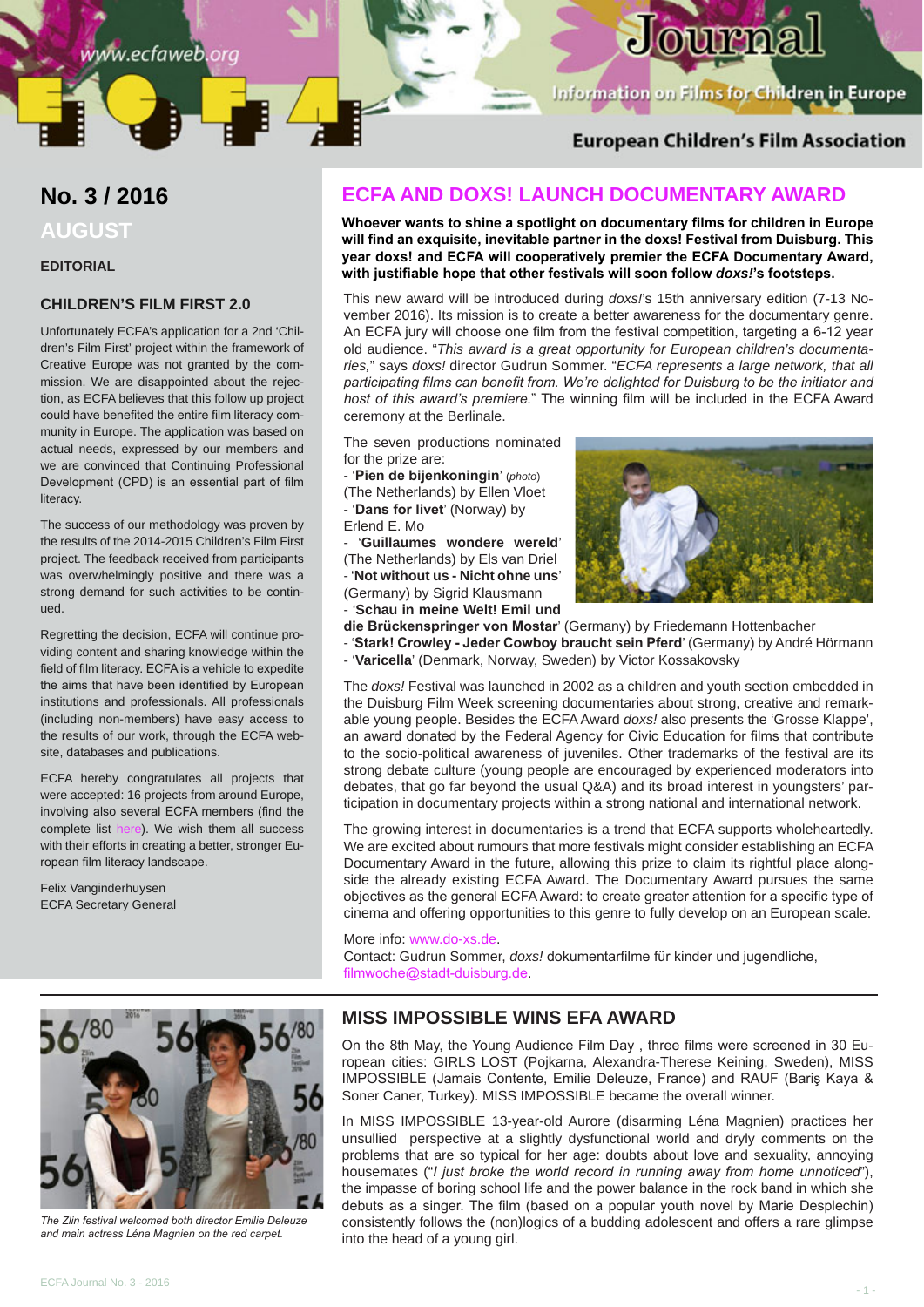#### **MAIPO PRESENTS GILBERT'S REVENGE**

**Maipo might just be Norway's biggest producer of children's films, says Kristin Ulseth. What are Maipo's standards and how does the new film GILBERT'S REVENGE fit into this? We spoke with producer Kristin Ulseth and director Hanne Larsen about…**

Gilbert, suffering from an egg allergy, once accidentally got 'egged' at a birthday party and vomited all over the festivities. Ever since he's known as 'Pukebert'. Now that the family is moving to a new place, Gilbert makes a fresh start. No more will he be known as Pukebert, especially not by Line, the girl next door and captain of the hockey team. When Line has her birthday, Gilbert doesn't want to miss it and refuses to join his parents on the family holiday. So in comes Aunt Doris, the babysitter, self-absorbed, pitiful and very lonesome. The medicines she takes for her imaginary diseases make her burp and fart constantly. Slowly Gilbert starts to understand that Aunt Doris doesn't want him to make friends; she just wants him to keep her company at home. She secretly starts feeding him eggs to make him puke and the allergy transforms his face into a monstrous grin. When Gilbert realises the best defense is a good offense... The battle is on! But how to outsmart an adult who knows about manipulation and power games?

#### **CARTOONISM OR REALISM?**



Gilbert's world is very realistic. And so is Aunt Doris. She is balancing on the edge, probably sometimes crossing the thin line

**DOXSPOT**

#### **THE INVISIBLE CITY Young people have a say in documentary editing**

For many years Lieven Corthouts has been living in Kenya, South Sudan and Ethiopia, in the Kakuma refugee camp. Corthouts worked in a phone shop, taught English in a camp school, got to know the locals and picked three youngsters to follow closely in a documentary that showed an absurd reality: Kakuma has become a city with over 200,000 inhabitants, decently organised with shops, schools, churches etc.

Corthouts: "*These are teenagers trying to live ordinary lives in difficult circumstances. But how to get a young Western audience to watch a documentary about their African peers? Perhaps by giving them a say.*" Corthouts invited 50 17 year olds to participate in the editing process and advise him about their preferences. The teenagers believed in traditional methods: information on placwhen behaving outrageously and that is what gives the film an extra dimension. Often, children's films are crazy fantasies like DOCTOR PROCTOR, or deal with serious issues. GILBERT'S REVENGE combines a serious story with big laughs.

Aunt Doris is not the kind of woman you want to be left alone with. She's not the Nanny McPhee or Mary Poppins-kindof-type. She's desperate and vulnerable, like an oversized sulking child that can't take no for an answer. The actress Gisken Armand has a plastic face, going from mean to happy in one split second. Even if the audience is with Gilbert all the time, hoping for a revenge, there is something tragic about her. Roles are reversed, as Aunt Doris isn't behaving like an adult should. This says something about the division of power between adults and children.

#### **FAVOURITE SCENE**

Gilbert starts to see his loud burping aunt as a kind of dragon. Which inspires his revenge: he makes her breath fire, like a dragon, by tricking her into eating something very spicy. After two DOCTOR PROCTOR films you might wonder what Maipo has with farting, burping and vomiting? We love it, and so do children.

#### **FITTING IN**

It has been a while since a film like this (based on a book by Stein Erik Lunde) was made in Norway. Maybe the tone could be compared with SVEN AND THE RAT, but this one is even more realistic. It's not about an egg allergy, it's about fitting in. This is the kind of film that I would have loved to have seen when I was 10

ards and voiceovers. The importance of certain factors for them was difficult to measure: everybody found the feet washing ritual, as done by any refugee at arrival in the camp, meaningful, but nobody dared to dedicate as much time to

The teenagers were given a task: with 20 minutes of rough footage they themselves had to edit a 3 minute key scene. Important dilemma: if you think one character doesn't tell the whole truth, may you use his story anyway? The students have no objection, if this contributes to the impact of the film. But the teachers

the scene as the director.

do: "*you can't spread lies*!"



years old and now I'll bring my daughter to see it. GILBERT'S REVENGE will be released in Norway on September 30th.

#### **THE MAIPO TRADITION**

Maipo produces 50% adult films and 50% children's films, ranging from box office classics to arthouse experiments, For a Norwegian director who wants to tell stories for children, Maipo is the best place to be. There is a bunch of good people working there, who all understand about the importance of the genre. It's not only about pleasing a young audience, it's also about content. Making children's films makes us happy, and we have the experience. We grew into it and now we're ambitious to go further. Maipo is beginning to be among the biggest companies in Norway.

#### **MAIPO'S OTHER TITLES**

THE ASH LAD is probably the first Norwegian young audience fairytale action adventure. SOLAN & LUDWIG – THE CHEESE RACE is a splendid sequel. After the characters were established in the first film, now their world opens up. The production for the 3rd film has already begun and we're working on TONDO, a script developed in the Cinekid Script Lab. (GH)

Maipo contact: [maipo@maipo.no](mailto:maipo%40maipo.no?subject=), [www.maipo.no](http://www.maipo.no)

When THE INVISIBLE CITY premiered in April, it turned out the needs of the young people had really been taken in account: a voiceover, a narrative line and just a few seconds of washing feet!



Meanwhile the story of THE INVISIBLE CITY continues:

- a web documentary is in development, with information about the camp residents. - parents and children sometimes get separated during their flight and lose track of each other. Funds were collected to develop a particular app, that might cause a major breakthrough.

Producer: Cassette for Timescapes, [timescapes.be.](http://www.timescapes.be) Contact: [emmy@times](mailto:emmy%40timescapes.be?subject=)[capes.be](mailto:emmy%40timescapes.be?subject=).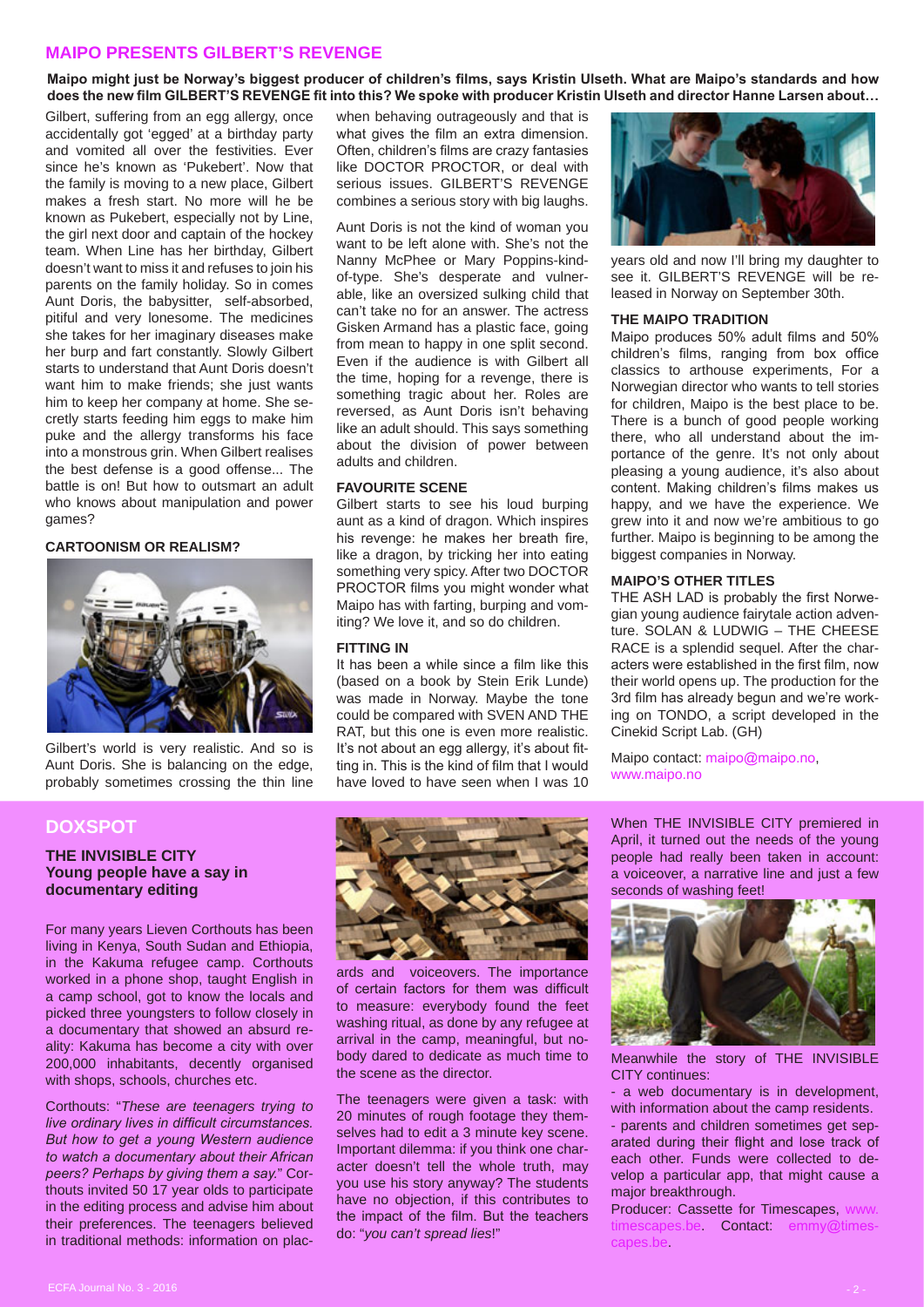## **FLORIAN SCHNELL ABOUT 'OFFLINE – ARE YOU READY FOR THE NEXT LEVEL?'**

#### **"Blood on the Keyboard!"**

Jan (17) is one of the top players in the "Battle of Utgard" computer game. The annual online tournament is just around the corner and Jan is in a great position to win– until he finds out he has been hacked by another player. In search of the dark sorcerer Loki, who has stolen his virtual identity, he encounters many analogue obstacles he is not capable to overcome without the help of his new friend Caro... OFFLINE by German director Florian Schnell, is a winking adventure comedy, illustrating Jan's journey through a mixture of live action and game-like animation and tackling the theme in a fresh and innovative way.



Florian Schnell: Since I can remember I have always been fond of fantasy, I have played 'Pen & Paper' role-playing games and dreamed myself into unknown worlds. Therefore, I can perfectly understand any gamer who prefers spending his time on the internet rather than in reality.

**How did you acquaint yourself with the habits and emotions of young gamers?**  Schnell: First I had to borrow a Playstation and play some RPG's, only for research purposes of course!! OFFLINE for me is some kind of contemporary 'environmental study' for which I studied the neurological aspects, talked to young gamers and luckily found in co-author Jan Cronauer a real expert who could explain me the whole game mechanism through words such as 'tanking' or 'ninjaloot'.

#### **There is no doubt about the interplay between the film and gaming industry nowadays. OFFLINE actually is proof of this, how do you see those intertwining in the future?**

Schnell: The gaming medium is unfortunately neglected by many filmmakers, although it has already outdated the film industry, not only economically, but also in terms of innovation. As long as so-called 'high culture' will not accept games as an opportunity for pioneers, this gap may only close slowly. However, if we fully use the potential of both, we can create new stories and experiences that might largely inspire both industries.

**In a computer game related style OF-FLINE mixes live action and animation.** Schnell: The animated scenes are an alteration of the existing video game Risen 3, which has a particular look and fits, due to its great character design and locations, perfectly to translate our story to the big screen. Together with game developing company Pyranha Bytes we explored the world of Risen and ransacked it like a Lego box, checking places and characters that we could use. We have re-assembled and modified those different 'building blocks'– swapping and recoloring heads, moving buildings and, for example rebuilding a magical generator into our large bullring.

**How did all this affect the filming process as such?** Schnell: For production designer Johanna John, it was clear that the story took place in a rocky landscape, so we consequently had to build every space in a 'rock modus' color scheme. Editor Matthias Scharfi had to find out by what principles we could bring space and time together on all levels, without confusing the audience. Also merging all music into one coherent flow was a long and bumpy road. The film combines an epic fantasy score with western-inspired road movie themes. comical pop and modern electronic beats. Only through perfect timing, recurring motifs and scientific spirit, the composer succeeded in generating very different genres seem simple.

**It must not have been easy for the actors, either.** Schnell: My only rule on set was that actors should fully get into the emotion, though they were only staring at green screens, as the game sequences were not ready yet. Hannes Wegener (Jan) steadily grew into his role, until he played the final scene with bleeding hands. After a particularly long take I found blood on the keyboard! Despite the absurd settings and difficult situation, all actors gave their everything. In my opinion, this shows in the film. OFFLINE does not make fun of gamers, but takes them seriously.

#### **After Jan's final achievement is he now at last "ready for the next level"?**

Schnell: Definitely! He understands that all depends on a balance between real and virtual worlds. He knows now what the world has in store for him if he will trust not only on his digital avatar, but also on his 'inner warrior'. That is exactly an upgrade to the next level! (Ema Lukan)

Festival Contact: Renate Zylla, [rzylla@ar](mailto:rzylla%40arcor.de?subject=)[cor.de](mailto:rzylla%40arcor.de?subject=)

#### **FILM EDUCATION PROJECTS WITH REFUGEES**

#### **What's new at LUCAS?**

**The need to establish projects for and with refugees was something for which many media educational organisations were not prepared for. After two years of working intensively now is the time to reflect and evaluate. That thought was the basis of the "Film, Flight and Interculturality" Conference (21-23rd September in Frankfurt am Main), a LUCAS initiative.**

Tine Kopf, Head of the Film Literacy Department in the German Film Institute in Frankfurt: "*For two years many German cultural institutions work with refugees, offering screenings and workshops… We're all struggling to find the right methods and perspectives, there are language barriers to overcome, war traumas to deal with and what seems to be meant as 'help' could easily turn into paternalism. We want to build up an intercultural society but over the last two years, none of us actually had the time to reflect upon what we were doing.* 

*In this conference, we'll finally take time to do so and to learn from each other's experiences. We've also invited people to represent the real protagonists in this story: refugees and intellectuals from the refugees' countries."* The conference will start with a screening of LIFE ON THE BORDER (ECFA Journal 2/2016), followed by a debate with renown producer Bahman Ghobadi.

On the conference agenda are best practices of projects with refugees, a presentation on recently developed material for 'the newly arrived' and an expose on working with young people traumatised by war. In an Innovation Lab participants will actively work towards new strategies. Tine Kopf: "*We have to think ahead: how will the current situation influence future projects in media education? What do's & don'ts will guide us in the future?*"

Within the crowded German festival landscape, the LUCAS Film Festival's special profile should be in film education. The festival is closely integrated in the activities of the Deutsches Filminstitut/Filmmu-



seum and its film literacy department. Kopf: "*With the arrival of festival director Cathy de Haan in 2016, we decided it was time for a new festival profile. With LUCAS as a platform, we're working towards a strong reputation in film education. That should be our trademark. Frankfurt should become the place where film literacy people meet all year round.*"

The conference is a cooperation between the Deutsches Filminstitut and the Federal Agency for Civic Education in collaboration with the Goethe-Institut.

More info on [http://lucas-filmfestival.de/](http://lucas-filmfestival.de/innovation-lab/) [innovation-lab/](http://lucas-filmfestival.de/innovation-lab/).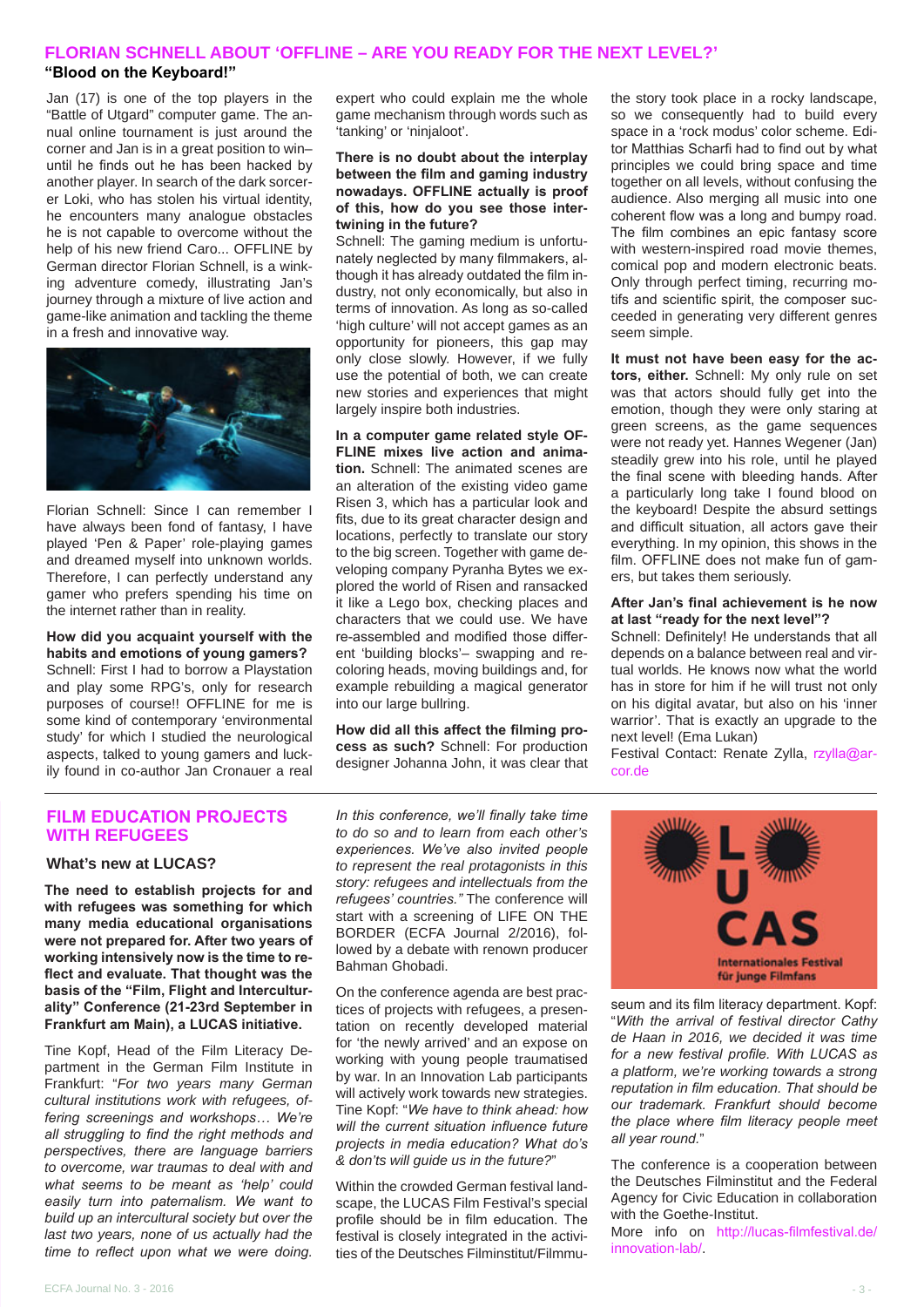#### **INTERVIEW**

## **GA-EUN YOON ABOUT 'THE WORLD OF US'**

**"What is loneliness and where does it come from?"**

**Director Ga-eun Yoon still wonders humbly if the emotions in her deeply touching film THE WORLD OF US can be understood worldwide. They certainly can! The film does not tell a straight-forward bullying story, but speaks of an outsider, a vulnerable girl drowning in supreme loneliness. Sun, 10 years old, tries to fit in, but is ignored by everyone, always the last to be picked out for class teams. Everything seems to change the day she meets Jia…**



Ga-eun Yoon: I never wanted to tell a story about bullying, I wanted to tell about relationships between friends, that can be very complex. Sun is longing so hard for a friend, but doesn't have the required social skills: she is shy and not brave enough to make friends. There is some bullying involved, but not with evil, premeditated intentions. There is no bigger plan behind it. Sun's nemesis, Bora, a top student under great pressure, is no evil monster. Like everyone else, she likes to hang out with the popular kids, not with outsiders like Sun. That's very natural.

**This already speaks from the opening scene: children are picked one by one for the teams in the gym class, until only one girl remains…**Yoon: In the gym, children are physically active. While playing, they express themselves through a very honest body language. That's the perfect setting to show their feelings: even if you lie with words, your body will speak the truth. Since they're only playing, it looks all harmless and innocent, but still the situation is cruel and can hurt a child deeply.

#### **But Sun never shows or tells how much it hurts. She keeps it all to herself.**

Yoon: Sun's parents already have so many problems of their own and she probably doesn't even realise how big her problem is. As a child I sometimes felt very lonely, but didn't know what loneliness was or where it came from. I simply considered it a part of everyday life, not worth paying too much attention to. Only when growing up I came to realise it, that's why I made this film not only for children but also for adults.

**Is the closing scene a subtle way to tell that you still have a certain belief in friendship?** Yoon: The ending changed many times in different ways, from very sad to extremely happy, but I think this version is the most realistic option. I wanted to offer

these girls one more chance to get along and become friends again. Every time when watching that closing scene, I think it might as well be some kind of dream or fantasy. But still I believe that some kids are able to offer each other another chance.

**The film is partly based on your personal experience?** Yoon: When I was 12 years old I had a tough time. I was new at school and met one friend who was really nice. I thought she would be my eternal soulmate. Until one day she started hanging out with the cool kids, ignored me and started bullying me. It was terrible and I felt really devastated. Later I wanted to find out why she did it. I've been wondering: maybe she had her reasons that I couldn't understand, maybe she had problems at home, just like me. Maybe her family situation made her stressful, like it happened to me. Of course THE WORLD OF US doesn't literally tell my story, but some of the feelings I felt and the moments I went through are in the movie.



**Your film captures very well the dynamics between children, especially all the 'girlish' things: the nail polish, the friendship bracelets, the intensity of their conversations…** 

Yoon: I love to watch children play. I sometimes go to a school near my house, only to observe them. I see them in the schoolyard and hear their conversations. I was never among the cool kids. Maybe in my next life, but not in this one. although I always wanted to be like them.

#### **Sun's little brother is remarkable.**

Yoon: Everybody adores him. So do I, but… He didn't listen to anybody: not to us, his parents or anybody else in the world. Such a strong personality and only 6 years old. In the script he was supposed to be very gentle. But in the auditions I noticed that shy boys had difficulties to express themselves. While this cute boy had so much energy. I rewrote his role, making him a much more extravert type. We created the right atmosphere for him, pretending that acting was just 'playing'… So he played!

**Have I ever seen a film with as many close-ups?** Yoon: I love close-ups. I constantly want to show the drama ex-



*Director Ga-eun Yoon*

pressed through my main character's face. Again it's about the honesty of body language, children have no poker-face. For young actors it's easier to act with their face than with their hands. There was also a budgetary reason: the film was made on an extremely small budget, leaving us no money for an elaborate art production or many extras. So we focused on the faces.

**Could you tell a bit more about the Korean education system, that seems so harsh.** Yoon: Korean schools and society are more competitive than you could ever imagine. Especially universities, they are the ultimate symbol of class and status. If you can enroll in one of the best universities this will guarantee you a successful career and a big salary, which are the only parameters in this extremely materialistic society. Education is nothing more than getting in the best possible position to apply for the best possible university.

For my generation things weren't that harsh yet. Preparing for university only happened in high school. Nowadays already in kindergarten children study constantly. Very young students attend tutoring classes every day until 10 o'clock.

**What if one little girl dreams of becoming a film director… What would her parents say?** Yoon: They'll probably make her go to university first. Or if a child is really artistic, parents will think she is gifted and find her the best tutors. If a child is interested in film, he should win an Oscar. If a child is good at sports, he should become a champion. It's always about being first and best, which might push children away from their true pleasure and talent. Koreans themselves realise this is becoming problematic and that the failure is institutional.

#### **Could such stressful competition stimulate even more bullying?**

Yoon: Children and adults all over the world treat each other cruelly. But if in Korea your school results aren't good, you might indeed be considered a bad friend. Children might care more about your grades than about your personality. That's sad, but when I was young, there were other reasons equally cruel. As you see in the film: when one is from a rich family and one is poor, this makes it more difficult to get along together. (GH)

Read the full version of this interview on [http://www.ecfaweb.org/projects/filmmak](http://www.ecfaweb.org/projects/filmmaking/Yoon.htm)[ing/Yoon.htm](http://www.ecfaweb.org/projects/filmmaking/Yoon.htm)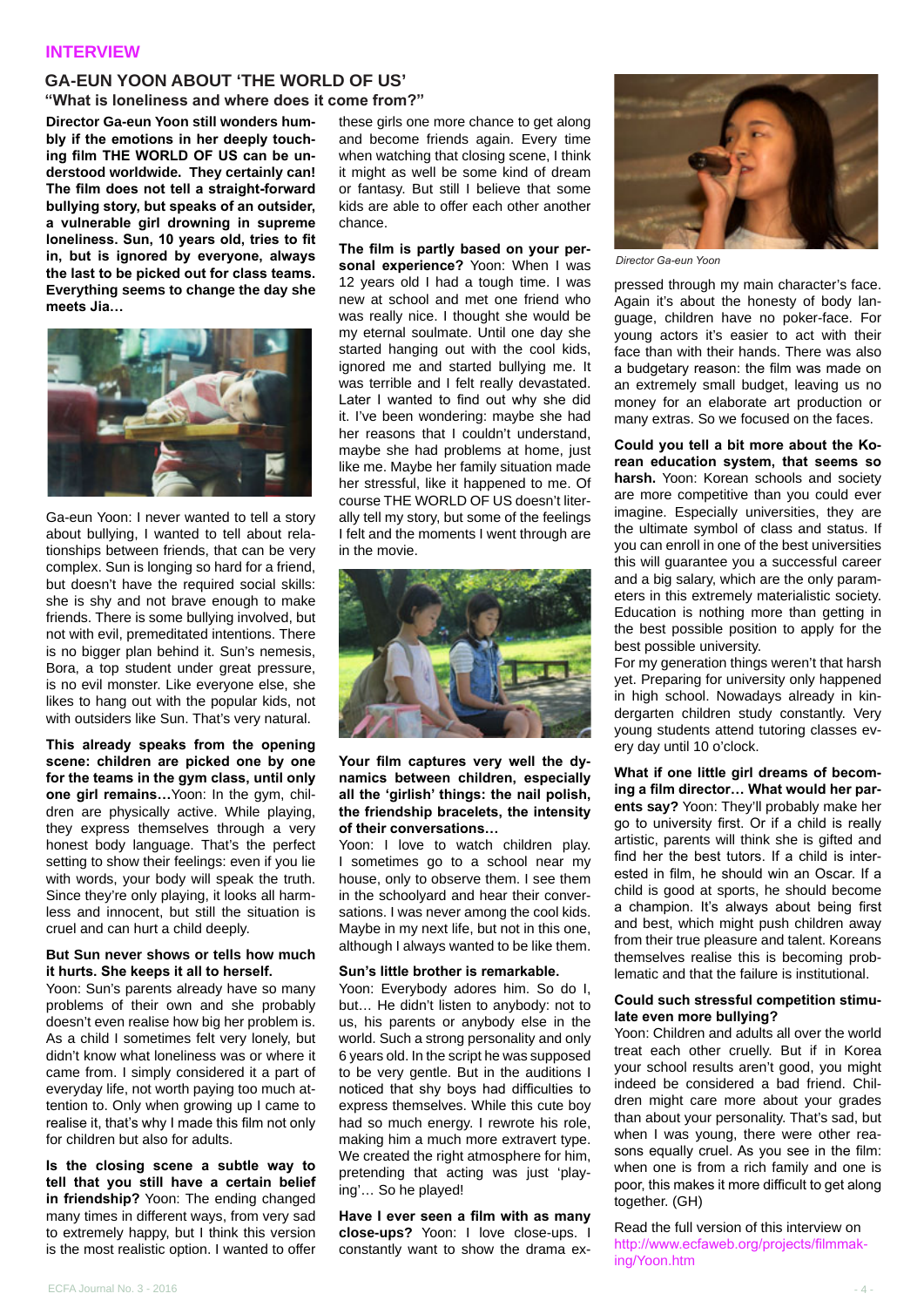#### **MIMI & LISA**

**Mimi & Lisa were brought to life in a series of short stories, adapted for Slovak television by director Katarina Kerekesova. Now French distributor Cinéma Public Films compiled 6 episodes in one cinema program ('45) for a 5+ audience. Mimi and her best friend Lisa are one odd couple. Lisa has a talent for causing eventful situations, while Mimi, who is blind, has her own special skills.** 

Timid Mimi and her sassy neighbour Lisa live in a big building and behind all those apartment doors they dream a world of exciting adventures. For Mimi and Lisa, the stairs, hallways and doorsteps become hills, forests and kingdoms. To face the challenges in this fantasy empire they must work together and benefit from each other's skills. "*It's this finesse in the script that convinced us to distribute MIMI & LISA*," states Cinéma France Public. "*This program is not about raising awareness for disabilities, but shows how we can all complement each other. Tolerance is only one first step, brotherhood is the final goal.*"

In these animated stories, all human senses play an important role, making this film an ideal starting point for workshops or sensory explorations. Director Katarina Kerekesova: "*After reading a column about a school for blind children, suddenly the image of little Mimi appeared in my mind and I started telling stories about her to my own daughters. They were fascinated by this world, created behind closed eyes, and by a heroine with amazing abilities. I asked my friend Katarína Moláková to help me write the scripts as 'bedtime stories', a popular format on Radio & TV Slovakia. Katarína came up with a great idea: we could provide Mimi with a brave and spontaneous friend. Lisa helped us to break with Mimi's perfectly ordered existence.*"

The result is an exciting world full of bright colours and crazy shapes. "*Whatever cir* $cum stances$ *or handicaps* 



*you're struggling with, you always have the power to create your own world. At first we considered a series in sober black and white drawings, but finally decided to go the opposite way. Because we want to picture Mimi like all other girls: in a joyful world full of colourful fantasies*."

These short stories challenge the audience with inventive twists (a card game coming to life, getting lost in a flower pot, Mr Vitamine coming to the rescue…) and Mini and Lisa use imaginary solutions to solve concrete problems. "*My own daughters were a huge influence, many ideas came from chatting with them, watching them play. Also, my own childhood memories were involved*."

Both girls are pure and unspoiled. Kerekesova: "*MIMI & LISA speaks about charity, friendship, brotherhood and empathy. As a parent, you want to show your children the best of this world, the truly beautiful things in life. But what you really want, is to offer them all the things needed to build their own universe.*"

Two illustrated books and one activity book based on the MIMI & LISA films have been published to date.

World Sales: Planet Nemo Animation, Frédéric Puech (f n) & Laurent Baradat (la [etnemo.com](mailto:laurent%40planetnemo.com?subject=)). More about MIMI &LISA: http://www.mimializa.sk

#### **NO-BUDGET FILMMAKING FOR DUMMIES: THE 'WHO KILLED NELSON NUTMEG?' MANUAL**

Co-director Tim Clague: Recently I teamed up with my long-time colleague Danny Stack to make a British children's film – WHO KILLED NELSON NUTMEG? There is no funding for kid's mov-



ies in the UK at all. But a true fan doesn't make something only because it is easy.

So we made it anyway. It went down well at the London Film Festival, at Molodist and in Zlin. It's

fun, entertaining and has a good message – and 'no funding' means we could make it how we wanted to make it, no interference.

Colleagues, I will share with you the budget, as we are all in the business. We made it for €350,000 but spent only €70,000 in cash. It has a full orchestral score, Bonnie Wright (HARRY POT-TER) as a star, and a proper 5.1 mix on a 4K master.

#### **How did we do it? 4 ways.**

1 – The cast and crew shared our vision and worked on a deferred basis. They are investors too and will reap the benefit when the film is successful.

2 –We live on the south coast of England. So we wrote the script specifically for here and shot it locally. The cast and crew were local so travel and accommodation was minimal. Never overlook the great things in your region.

3 – We decided to not hire equipment. Instead we purchased the Blackmagic 4K camera and a MacPro edit suite, so our costs were fixed.

4 – Owning the equipment meant we could schedule flexibly, mostly weekends so as to avoid taking the child actors out of school and needing a paid tutor.

Is it easy to do it? No. But I think we should all truly believe in children's movies because they are important, not because they are funded. (Tim Clague)

#### **CLOUDBOY**

In Øverbygd, Norway, the shooting of CLOUDBOY has begun. In her feature film debut, Belgian director Meikeminne<br>Clinckspoor aoes Clinckspoor Scandinavian. Al-



though the script was already finished a year ago, the filming was postponed as Clinckspoor was depending on the timing of the reindeer migration.

In CLOUDBOY 11 year old city boy Niilas lives with his dad. He hardly knows his Swedish mother. This summer Niilas must travel to Lapland to meet his mother and her new family, who are living among the reindeer keepers. In full migration season, he'll lend them a helping hand. Niilas refuses all contact until, with the help of his half-sister Sunna, he discovers his roots, that seem much stronger than he ever imagined.

For CLOUDBOY Belgian company Bulletproof Cupid is co-producing with Submarine (The Netherlands), Göta Film Int. (Sweden) and Storyline (Norway). CLOUDBOY will be released in spring 2017. Until then, Meikeminne Clinckspoor continues writing on her next project CHILDWOOD, that was chosen for a Cinekid Script Lab course. More info on [www.cloudboy.be](http://www.cloudboy.be); [www.facebook.com/cloudboythefilm](http://www.facebook.com/cloudboythefilm).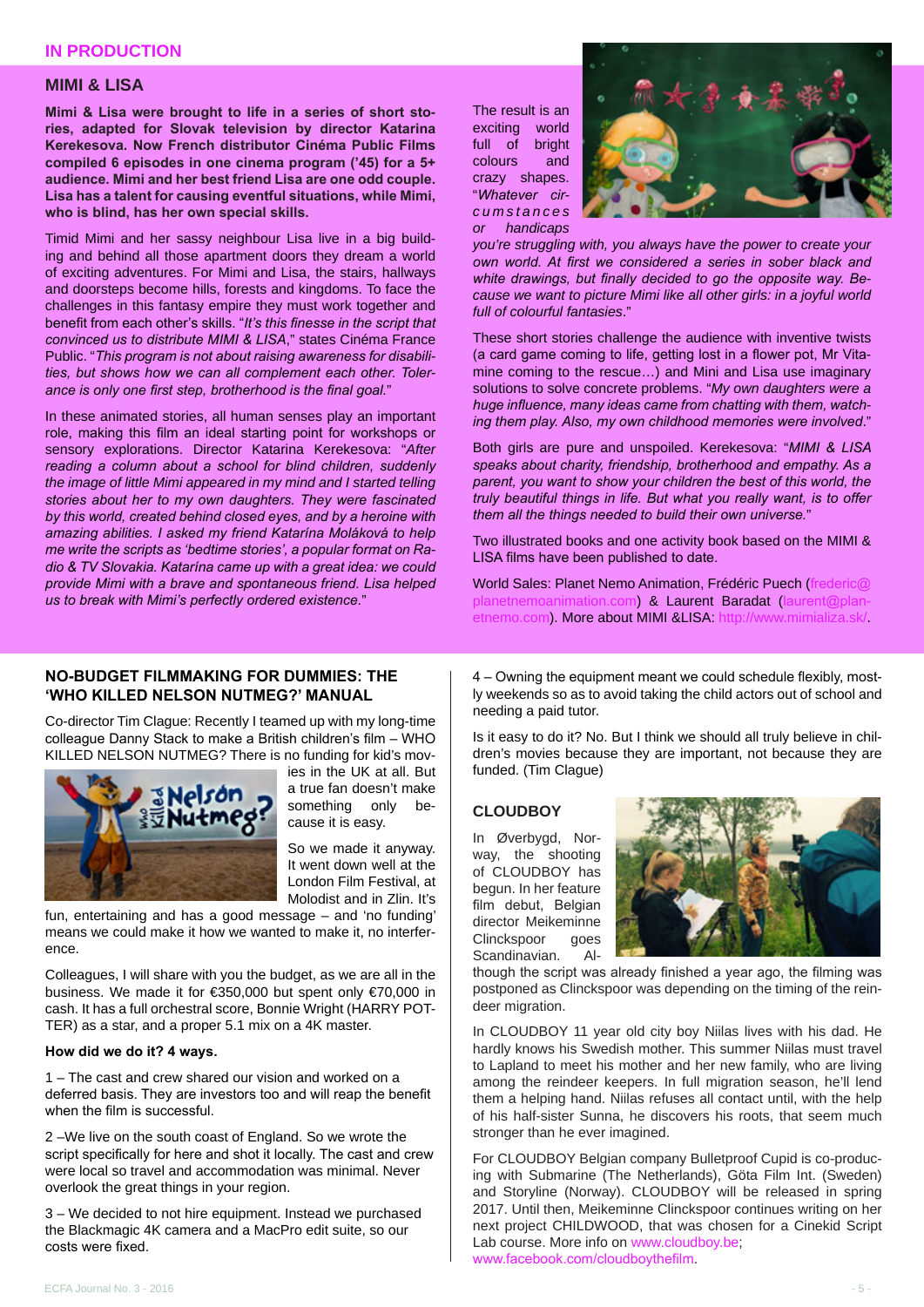#### **INDUSTRY PAGE**

## **KIDS REGIO PREPARES FOR BUSINESS EVENT IN ITALY**

**Children's films are getting more relevant for the media industry in Italy. In October 2016 KIDS Regio will support MIA (Mercato Internationale Audiovisivo), the Italian audiovisual co-production market, to organise a business event focussing on children's audiovisual projects. Together with long term cooperation partner The Financing Forum for Kids Content, KIDS Regio will compile best practice examples as well as new European projects in development within the MIA Young Audience Spotlight.**



*KIDS Regio in Italy (Piedmont Day)* 

Networks are the key to success for children's films in a difficult market environment. The MIA Young Audience Spotlight will take up the 2016 KIDS Regio issue of beneficial collaboration. A best practice session will shed light on special initiatives that have made a difference in making projects feasible. In a second session, new projects in development that are still looking for financing partners, will be presented. Furthermore the MIA Cinema programme plans an extra discussion on the fascination for remakes and successful children's film examples will be presented.

MIA is an inspiring new business and co-production market that covers all segments of the audio-visual industry, including films, TV series, documentaries and video games. As a collective instrument to boost the internationalisation of the Italian audiovisual sector, MIA offers networking opportunities, screenings, panels, workshops, co-production meetings, roundtables, focusing on the latest market trends at a global scale with particular attention to the new platforms, transmedia storytelling and gaming (with the participation of the Association of Italian Videogame Publishers and Developers).

It's not KIDS Regio's first business event in Italy. At the 'Piedmont Day' in November 2015 KIDS Regio initiated the panel discussion "Children's Film in Italy – Per-



spectives on an unexplored art & market" (organised by Torino Film Lab in cooperation Film Commission Torino Piedmont Film, The Financing Forum for Kids Content and Creative Europe Desk Media Torino). Filmmakers and producers from Italy, Sweden and Germany discussed their recent productions as well as their experiences and future plans. As a result The Financing Forum for Kids Content received a number of qualified submissions from Italy, and two projects were selected for pitching in Malmö, March 2016. The projects have moved further and will be presented at MIA in Rome, October 2016. More information: [www.kids-regio.](http://www.kids-regio.org/2015/piedmont-day) [org/2015/piedmont-day](http://www.kids-regio.org/2015/piedmont-day).

KIDS Regio established in 2008 represents an initiative designed for the industry professionals in film for children & youth with the objective to build a strong, vital and diverse children's film culture in Europe. As a sub group of Cine Regio it is imbedded as a project within the German Children's Media Foundation Golden Sparrow and supported by Mitteldeutsche Medienförderung and the State Chancellery of Thuringia. (Viola Gabrielli)

#### **EUROPEAN CHILDREN'S CONTENT REACHES MILLIONS IN INDIA**

**In May 2016 when India's Direct To Home (DTH) provider Tata Sky launched 'Kids Fiesta', a unique experiment to bring niche European children's content to the children of India, they were expecting modest results. The final outcome has left everyone pleasantly surprised.**



45 films (including 10 short films) from different, mostly European, countries targeted es-

sentially at 6-12 years of age are running on a free of cost basis for Tata Sky's existing subscribers and for a nominal fee for new subscribers. It has already reached around 2.5 million households (5 to 10 million viewers).

"*When it comes to children's content, what is screened on Indian television comes mostly from America via Disney – Pixar, Sony and Fox. Tata Sky, through this experiment, wanted to see if there was demand for different, eclectic content. Along with more accessible children's films, we have also included content with mature themes. Considering this was a leap in the dark, the results have overwhelmed everyone*" said an exuberant Monica Wahi, founder of South Asian Children's Cinema Forum and curator for the package.

Paolo Agostinelli, Chief Content & Business Development Officer of Tata Sky: "*We aim to create an opportunity for our kids to enjoy some unique, unseen, high quality content, coming with different perspectives from India and around the world. This could be an opportunity for kids to share some quality time with their parents, hopefully stimulating reflections and discussions around a broad range of beautiful, diverse and meaningful stories.*"



*Eleanor's Secret*

For almost all international (and even most Indian) films, this was a South Asian Satellite premiere. These include GIRAFFADA, MOTHER I LOVE YOU, BIRDS OF PASSAGE, KAUWBOY, THE SECRET OF KELLS, ELEANOR'S SE-CRET, and Studio Ghibli's masterpieces, which have shockingly never been screened in kids networks in India before.



*Giraffada*

Talking about the challenges, considering the language and cultural barriers between India and Europe, Monica Wahi says: "*Most European children's films do not have English dubbed versions. We managed to push some subtitled films, but the package had to be primarily in English and Indian languages. I also had to let go of some titles owned by agencies that only execute bulk sales. Still, all in all this experiment has created a positive buzz among the children's broadcasters here and it will open up the market for quality European children's film in India*." This first landing of indie children's content could be the gateway to an invasion of great children's films from Europe and the rest of the world.

The films were sourced from renowned agencies including Wild Bunch, Pyramide, Films Distribution, Celluloid Dreams, Attraction, Level K, Arclight, Magic Light and Folimage. (Satyen K. Bordoloi)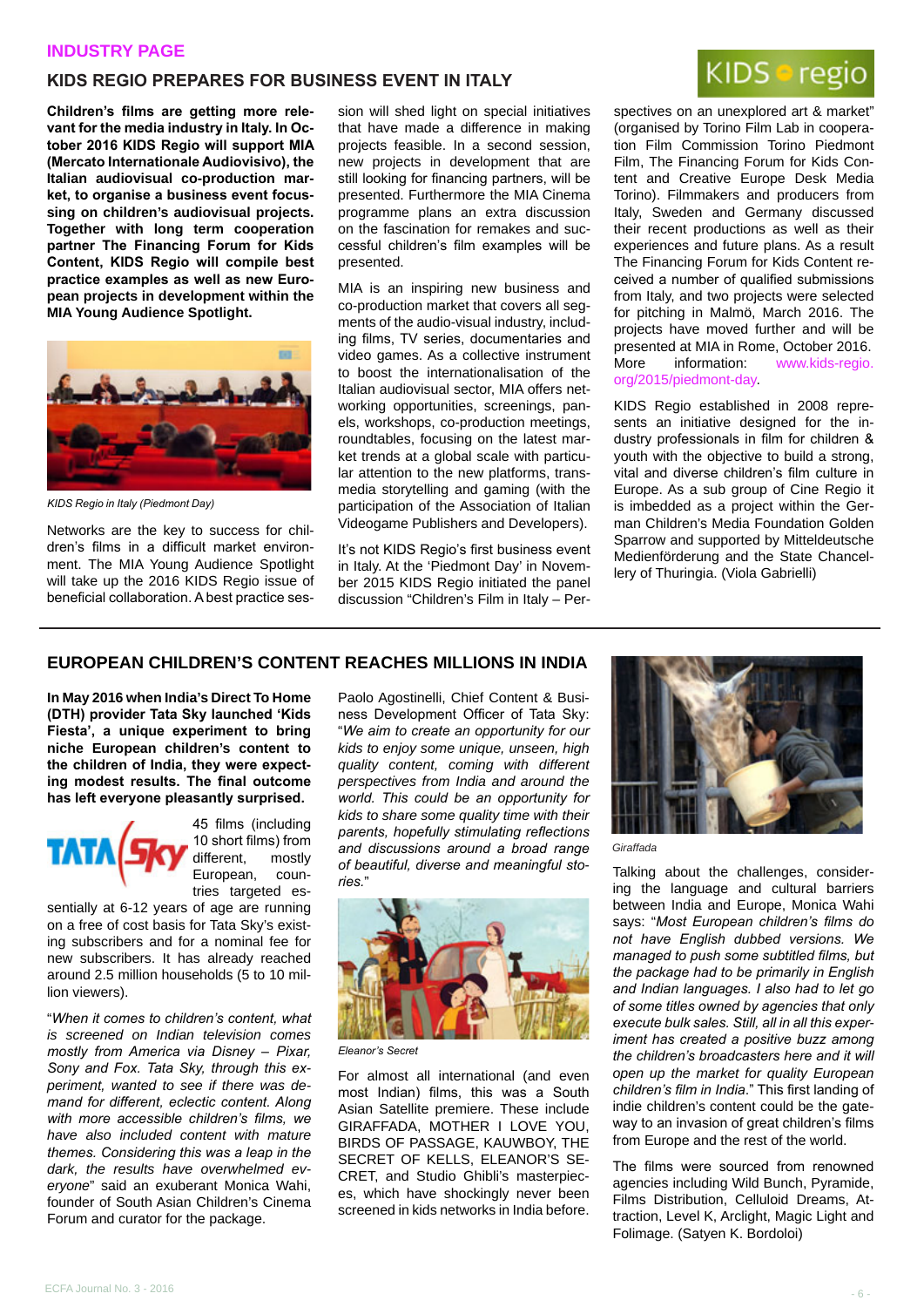## **FILMS ON THE HORIZON**

**New European films for children or young people which are ready to be discovered for your programmes. More information and more films can be found at** [www.](http://www.ecfaweb.org/ecfnet/films.php) [ecfaweb.org/ecfnet/films.php](http://www.ecfaweb.org/ecfnet/films.php)**. Producers, distributors and sales agents are kindly invited to inform us of their new releases.**

#### **Center of My World**

Feature Film, Germany, 2016 Director: Jakob M. Erwa Prod.: Neue Schönhauser Filmprod., Prisma Film World Sales: M-Appeal, Prinzessinnenstr. 16, 10969 Berlin, Germany Phone: ++49-30 61 50 75 05 [sales@m-appeal.com](mailto:sales%40m-appeal.com?subject=) [www.m-appeal.com](http://www.m-appeal.com)

#### **Fanny's Journey**

Feature Film, Belgium, France, 2016 Director: Lola Doillon Prod.: Bee Films, Scope Pictures World Sales: Indie Sales, 32, Rue Washington, 75008 Paris, France Phone: ++33 1 44 83 02 27 [info@indiesales.eu](mailto:info%40indiesales.eu?subject=) [www.indiesales.eu](http://info@indiesales.eu)

#### **Fly Away Home**

Feature Film, Austria, 2016 Director: Mirjam Unger Prod. & World Sales: Kranzelbinder Gabriele Prod., Seidengasse 15/3/19, 1070 Vienna, Austria Phone: ++43 1 522 22 21 [welcome@kgp.co.at](mailto:welcome%40kgp.co.at?subject=) [www.kgp.co.at](http://www.kgp.co.at), [www.maikaeferflieg.derfilm.at](http://www.maikaeferflieg.derfilm.at
)

#### **Fog in August**

Feature Film, Germany, Austria, 2016 Director: Kai Wesel Prod.: Collina Filmprod., Dor Film World Sales: StudioCanal, 1, Place du spectacle, 92130 Issy-les Moulineaux, France Phone: ++33 1 71 35 35 35

[www.studiocanal.com](http://www.studiocanal.com) **Going to School**

Feature Film, Denmark, 2016 Director: Frederik Meldal Nørgaard Prod.: Regner Grasten Filmprod. World Sales: Level K, Gammel Kongevej 137 B, 1850 Frederiksberg C, Denmark Phone: ++45 48 44 30 72 [tine.klint@levelk.dk](mailto:tine.klint%40levelk.dk?subject=) [www.levelk.dk](http://www.levelk.dk)

#### **Grandpa**

Feature Film, Czech Republic, 2016 Director: Mejla Basel Prod. & World Sales: Mejla Prod. Palackého 470, 75701 Valašské Meziříčí, Czech Republic Phone: ++420 608 474 100 [milan.basel@post.cz](mailto:milan.basel%40post.cz?subject=) [www.mejlaprod.com](http://www.mejlaprod.com)

#### **Mr. Frog**

Feature Film, The Netherlands, 2016 Director: Anna van der Heide Prod.: BosBros, Prime Time World Sales: Attraction Distribution, 5455 De Gaspe Ave., Suite 803, Montreal, Quebec, H2T 3B3, Quebec, Canada

Phone: ++1 514 846 12 22 [info@attractiondistribution.ca](mailto:info%40attractiondistribution.ca?subject=) [www.attractiondistribution.ca](http://www.attractiondistribution.ca)

#### **Mullewapp – A Pig's Tale**

Animation, Germany, 2016 Director: Tony Loeser & Theresa Strozyk Prod.: Motion Works, Melusine, Jugendfilm, StudioCanal, WDR World Sales: StudioCanal (see address above) [www.mullewapp-film.de](http://www.mullewapp-film.de
)

#### **My Life as a Courgette**

Animation, France & Switzerland, 2016 Director: Claude Barras Production: Rita Prod., Blu Spirit Prod., Gebeka, KNM World Sales: Indie Sales (see address above)

#### **Nika**

Feature Film, Slovenia, 2016 Director: Slobodan Maksimović Prod. & World Sales: Nora Prod. Group Idrijska 16, 1000 Ljubljana, Slovenia Phone: ++386 1 25 28 2 90 [nora@nora-pg.si](mailto:nora%40nora-pg.si?subject=) [www.nora-pg.si](http://www.nora-pg.si)

#### **Not Wihout Us**

Documentary, Germany, 2016 Director: Sigrid Klausmann Prod. & World Sales: Gemini Film Rolandstr. 101, 50677 Köln, Germany Phone: ++49 221 27 05 79 70 [info@gemini-film.de](mailto:info%40gemini-film.de?subject=) [www.199kleinehelden.org](http://www.199kleinehelden.org)

#### **Owls & Mice**

Feature Film, The Netherlands, 2016 Director: Simone van Dusseldorp Prod.: Lemming Film World Sales: Attraction Distribution (see address above)

#### **Sheep and Wolves**

Animation, Russia, 2016 Director: Maxim Volkov Prod. & World Sales: Wizart Animation 5 Altuf'evskoe avenue, Office 31, **127106**  Moscow, Russia Phone: ++7 499 201 21 62 [hello@wizartanimation.com](mailto:hello%40wizartanimation.com?subject=) [www.wizartanimation.com](http://www.wizartanimation.com)

#### **Tsatsiki, Dad and the Olive War**

Feature Film, Sweden, 2016 Director: Lisa James Larsson Prod.: Jarowskij, Nordisk Film, TV4, Zingo Film & TV World Sales: ECA, Toldbodgade 89, 1253 Copenhagen K, Denmark Phone: ++45 33 11 13 63 [mail@ecagency.dk](mailto:mail%40ecagency.dk?subject=) [www.ecagency.dk](http://www.ecagency.dk)

More information on all these films you will find on our website: [www.ecfaweb.org/ecfnet/films.php](http://www.ecfaweb.org/ecfnet/films.php)



*Center of My World*



*Fly Away Home*



*My Life as a Courgette*



*Not Without Us*



*Owls & Mice*



*Sheep and Wolves*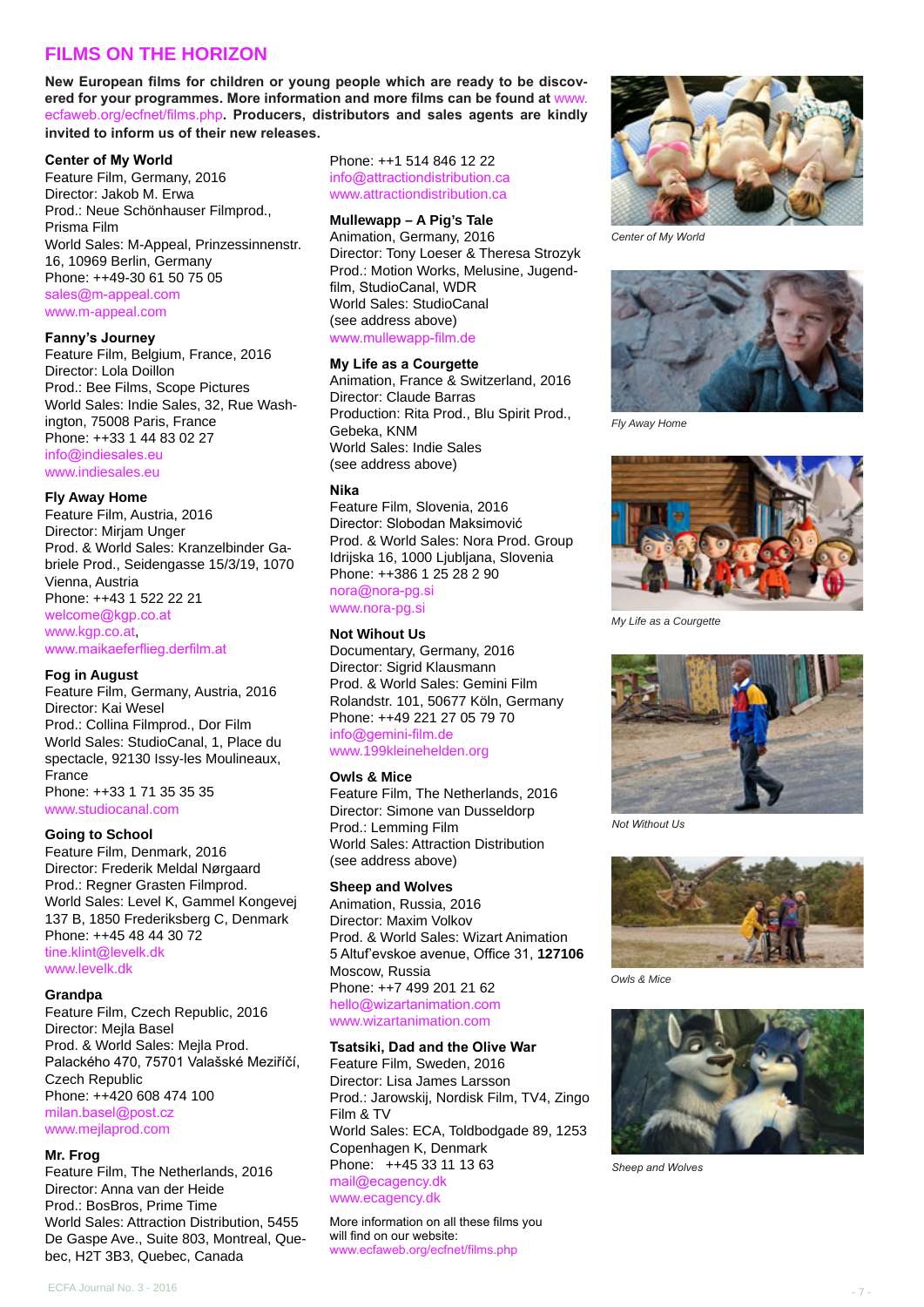#### **ECFA NEWS**

#### **NEW MEMBERS**

We welcome all organisations that recently have joined ECFA as new members:

- **Zinetxiki Festival**, Bilbao, Spain. Contact: [info@begira.eu](mailto:info%40begira.eu?subject=); [http://begira.eu.](http://begira.eu)



centar za kulturu

- **Center for Culture** (showcase for young people's cinema), Čakovec, Croatia. Contact: [marina.oskorus@ck.t-com.hr](mailto:marina.oskorus%40ck.t-com.hr?subject=);



- **Portland 'Better than it had to be' Kid's Film Festival**, Portland, US. Contact: [samantha@pdxkidsfilmfest.com](mailto:samantha%40pdxkidsfilmfest.com?subject=); [www.pdxkidsfilmfest.com](http://www.pdxkidsfilmfest.com).

#### **ECFA BOARD MEETINGS IN ZLIN & PULA**

The ECFA board recently gathered in Zlin, Czech Republic (Int. Film Festival for Children & Young People) and in Pula, Croatia (Pula Film Festival) for fruitful board meetings. Much time was invested

in discussing ECFA's future strategy for communication and promotion, from which the outcome should soon be visible. Next board meeting will be held in Chemnitz during the Schlingel Festival.

#### **ECFA Awards**

Titles recently listed for the ECFA Award 2016:

- Kristiansand Int. Children's Film Festival (Norway): **THE NEW KID** (Rudi Rosenberg, France).

- Int. Film Festival for Children & Youth (Zlín, Czech Republic): **BIRDS OF PASSAGE** (Olivier & Yves Ringer, Belgium).

- Int. Children's Film Festival (Tel Aviv, Israel): **BLANKA** (Kohki Hasei, Italy – Philippines – Japan).



*ECFA Jury in Zlin - Dimitris Spyrou, Ligia Mitulescu & Mikk Granström*

#### **REMI CHAYE ABOUT THE ECFA AWARDED 'LONG WAY NORTH'**

**In the Brussels Anima Festival, director Remi Chayé came to illustrate the making of LONG WAY NORTH, his animated film pre-selected for the ECFA Award in the Ciné-Jeune Festival de l'Aisne.**



Scriptwriter Claire Paoletti told me about her dream project: a story about Sasha, leaving St. Petersburg by boat to trace her grandfather. In 2008 we convinced a small production company named Sacreblue, we had a  $\epsilon$  6.4 million production budget. Our animation director Liane-Cho Han welcomed the animators like this: "You're not here to work on your portfolio, but on a movie made in a mega-cost-effective way." Me too, I had to simplify my style. Liane-Cho defined our methods according to a fixed budget. We've toiled like crazy, only in this way we could make LONG WAY NORTH in 15 months. One sees a movie often as the work of a gifted individual, but I see it as the result of a collective of writers and artists joining forces.

#### **Animatic**

Through the animatic, the draft version of the film with characters animated in their most basic form, you can check the narrative and the rhythm of the film. I worked on it for 2.5 years… And then found out it didn't work. So we had to rewrite the script.

While working on a script, the film unfolds itself in your mind in its most ideal form. But in the animatic you have to make choices and reconcile creative viewpoints. The film begins to differ from this ideal and grows

closer to its true form. Many filmmakers find it a terrible process, but personally I love it.

#### **Colour palette**

Patrice Suau's colour studies were based upon scientific knowledge that I lack completely. With exact parameters, he developed a system in Photoshop to add shading to the basic colours. That way we could finish 5 sets per day, which is a lot! Since the animators did their own colouring, we didn't have to hire additional colourists and saved some costs.



The film's colour palette is extremely rich. The story takes place in the Arctic where the diffraction of sunlight in the atmosphere causes a wide variety of colours: not just blue and white, but also purple, green and orange. We found an Arctic weather station with a webcam where usually there is a grey mist, but sometimes we noticed a very special light. The poles are extremely rich in meteorological phenomena: clouds playing games when catching the sunlight, aurora borealis and halo's. We tried to include the maximum number of these in the film.





#### **The shipwright**

A unique set piece was "Le Norge ', the ship that brings Sasha up North. Sebastien Godard, one of our animators, is a shipwright's apprentice and a huge lover of all things shipping. He designed a boat for a 10-person crew, taking into account our mise en scène and the minimum space needed for the characters. He made a 3D model to study how the boat would move on the waves and detailed drawings of all the ship's parts.

#### **Calamity Jane**

Our next project THE CHILDHOOD OF MARTHA JANE CANNARY will recall the younger days of Calamity Jane. As a child she travelled with a pioneer convoy to Oregon. Girls could barely leave the wagons, permanently occupied with household jobs. When Jane has to take care of the horses she learns to enjoy the free life outdoors: galloping over the prairie, sleeping under the stars... We'll keep on board a large part of the LONG WAY NORTH crew, so you know what to expect: fiction on a realistic basis. If you're looking for cute, funny talking animals, you shouldn't contact us. (GH)

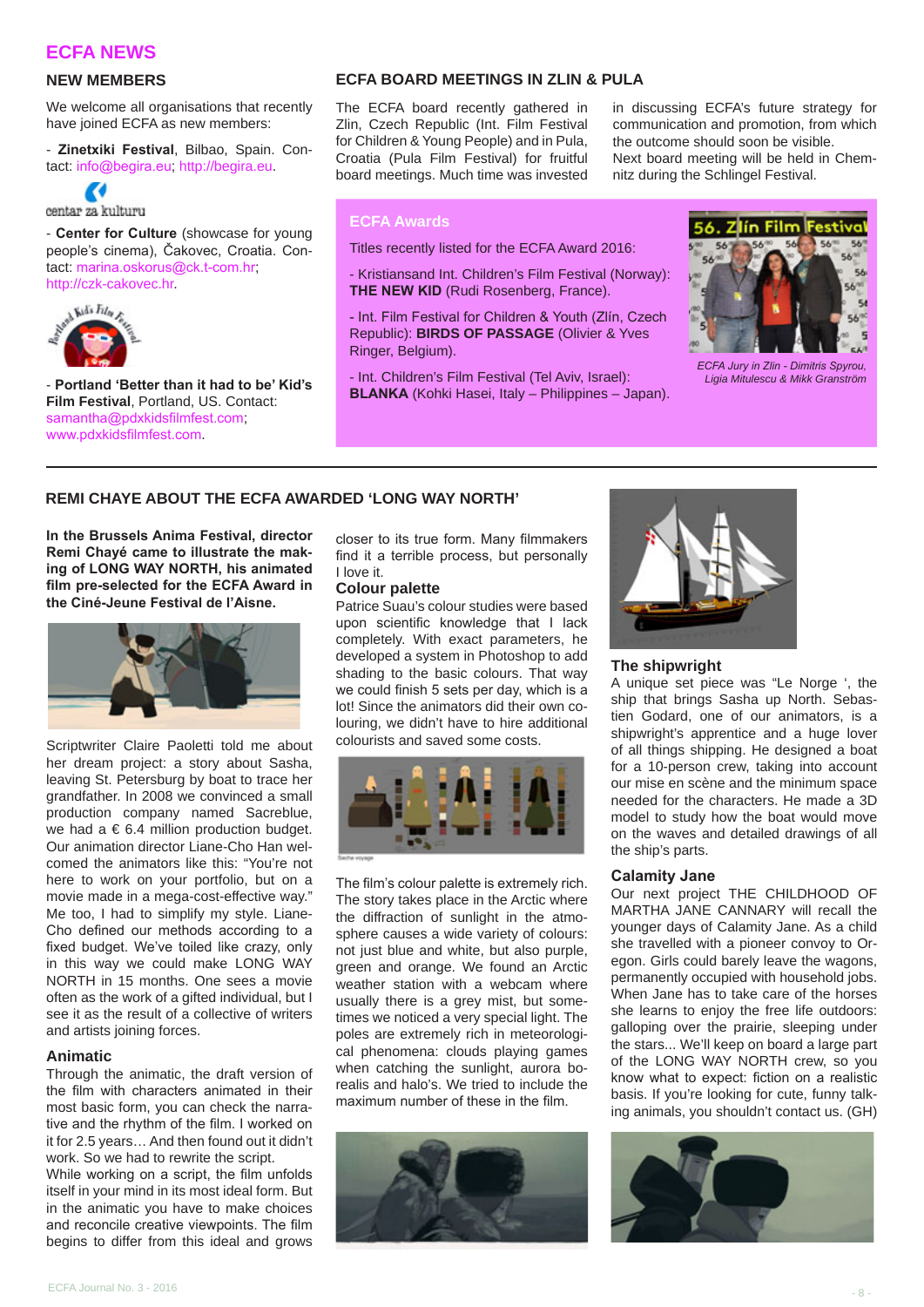#### **PITCHING PROJECTS**

#### **TEL AVIV INDUSTRY FOCUS**

**This year the 12th Tel Aviv Int. Children's Film Festival (July 7-16) presented a unique Industry Focus, designed specifically to expose and honour the fact that there is not just one way to make a children's film!**



In its endeavor to address the needs of filmmakers and to delve into the complexity of the filmmaking process, the Industry Focus included three different parts:

- a formal Pitching Panel
- a Post-Pitching Development Workshop - a Professional Platform,

all set out to support the Israeli production of quality cinema for young people.

Each of these sessions were lead by local or international industry professionals who provided practical advice and helped building strategies to move each project finally into production.

#### - **Formal Pitching**

After five filmmakers pitched their projects to a panel, the 20,000 shekel development prize was awarded to Nitai Gat for his project 'Starting Line', exploring the challenges of a young Eritrean refugee living in Israel, and following his drive towards success. Given the international relevance of this topic, this production was considered to have a broad audience appeal and was invited to participate in the Professional Platform event as a case study of a "fledgling project in its earliest stage".

#### - **Post-Pitching Development**

As a second phase in the process, a masterclass was designed as a follow up to provide each of the scripts with practical guidance. Each filmmaker had the opportunity to one-on-one consult with the international scriptwriting professionals present, and to discuss ways to move their project forward.

#### - **Int. Professional Platform - Making a Children's Film**

This third phase was launched to stimulate the Israeli children's film industry more broadly, to explore and validate different approaches towards filmmaking and to enable local filmmakers to link up with investors and producers from around the world.



The event brought together five different productions, each at a different stage of development and each representing a different model of funding, from conventional governmental funding, to radically independent projects relying entirely on crowdfunding. Each of these case studies was presented to a panel of professionals who then responded with tailored advice about how to get these projects to go about securing European investors and collaborators.

In this three-part Industry Focus, the 12th Tel Aviv Int. Children's Film Festival set out to address the complex and multifaceted nature of filmmaking, in order to support filmmakers in practical ways. It demonstrates the festival's commitment towards its local industry and a wish to see all these promising projects proceed towards full realisation. (Michal Matus)

More info: [telaviv.kidsfest@gmail.com](mailto:telaviv.kidsfest%40gmail.com?subject=).

#### **VAF – Visegrad Animation Forum**

**VAF, the Visegrad Animation Forum, organised for the 4th time in the Czech city Trebon in May, excelled in both effectiveness and charming joviality. VAF stands for a set of initiatives aimed at strengthening the animation industry in Central and Eastern Europe, organised with a collective approach by national cells from Czech Republic, Croatia, Hungary, Poland, Slovakia and Slovenia. "***Thanks to VAF the search for connections between producers and broadcasters or distributors in our region is getting much easier***" says Matija Sturm, Slovenian national coordinator and member of ECFA.**

Anifilm (Int. Festival of Animated Films) in the charming city of Trebon showcases a selection of animated films, invites family audiences to open air screenings, and welcomes its international guests with exhibitions and concerts. But the wings of this festival also offer room for VAF's industryfocused programme of pitching sessions, national 'best of' showcases and training programs on co-producing and funding. The symbiosis of these two initiatives – Festival and Forum – seems to work perfectly:

- it's the ideal occasion for informal meetings between creative and industry people in the festival centre or in the bars around the beautiful town square.

- the presence of many animation artists

makes the town radiate with excitement and creativity.

- in pitching sessions for short films and TV-series all participants are guaranteed attention from eventual co-producers and broadcasters. The best pitch is awarded with a cash prize. This year almost 100 projects from all over Europe applied.



*'Borka' (Hungary) in VAF TV Pitching*

As VAF aims to support young professionals in the development of their projects, the pitching process includes more than a public tribunal. VAF launched a support programme, including prep sessions with personal tutors and 'one on one' meetings with panelists. The winning projects in this year's pitching were the French-Hungarian 'Carpel' by Tibor Banoczki & Sarolta Szabo (Short Film) and the Hungarian-Croatian 'The Piracy of Princess Priceless' by Flora Anna Buda & Balazs Turai (TV-series).

It is the belief that VAF can really make a difference for the animation industry in Central and East<br>Europe (CEE)  $(CEE)$ . "*Thanks to VAF, films are being shot. New co-productions are coming to exis-*



*tence. The whole animation scene is becoming more refined and opening up very fast*" states Czech national coordinator Martin Vandas.

Paying attention to young, debuting artists, each year VAF compiles an official selection of animated shorts under the title 'VAF New Talents'. Its purpose is to promote the most talented newcomers from Central and Eastern Europe and bring them in contact with experienced international producers. The quality of animation in this region increases year after year, but due to a lack of sufficient promotion through national film institutes, alternative actions are needed. That's why VAF has taken the initiative and, as the first of its kind, tries to make animation visible even beyond the CEE borders.

#### Visegrad Animation Forum: [www.visegrad](http://www.visegradanimation.com)[animation.com](http://www.visegradanimation.com).

Contact: Aneta Ozorek, Short Film Section Coordinator [aneta.ozorek@visegradanima](mailto:aneta.ozorek%40visegradanimation.com?subject=)[tion.com](mailto:aneta.ozorek%40visegradanimation.com?subject=)

Anna Vasova, TV Series Section Coordinator [anna.vasova@visegradanimation.com](mailto:anna.vasova%40visegradanimation.com?subject=) Marta Obrsalova, PR Manager

[marta.obrsalova@visegradanimation.com](mailto:marta.obrsalova%40visegradanimation.com?subject=)